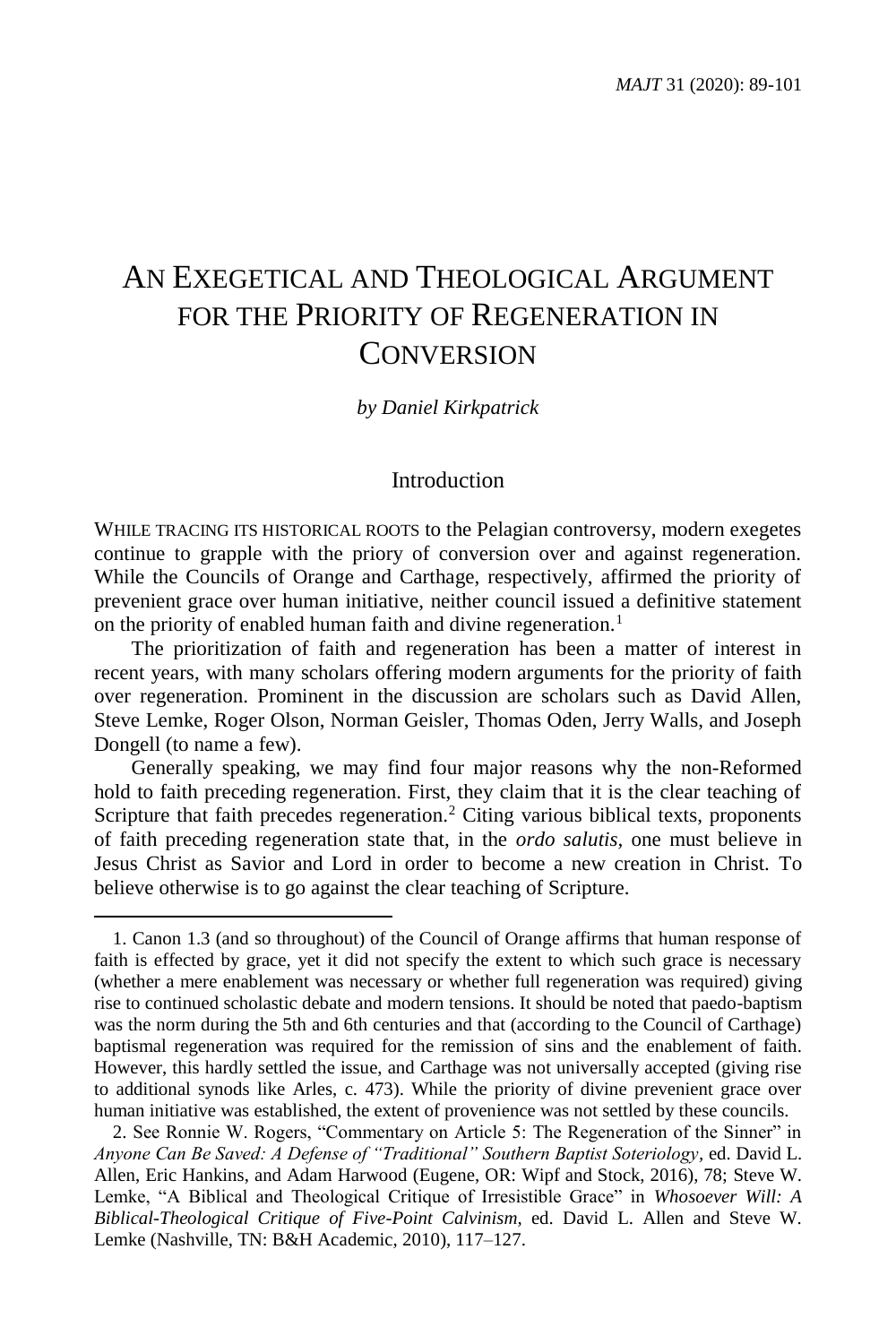Second, some say it is a violation of the human will and nature to have regeneration precede faith. Advocates of this position say it would imply that a person was forced to love God and believe in him apart from personal and willing consent. Norman Geisler, criticizing the opposing view, once said, "Forced love is rape, and God is not a divine rapist!"<sup>3</sup> This is a most severe accusation against those who would claim regeneration precedes faith. God, in this view, forces his will upon the unwilling. They have no choice but to love him and believe in him. They believe in God, not because they wanted to, but because God wanted them to. This, they claim, is a violation of human integrity and will, and it relates to a third and corresponding concern of the innate goodness of God and his upright moral character.

Third, advocates of faith preceding regeneration claim that to believe otherwise is to believe in a God other than the one mentioned in the Bible. Said another way, they express concerns about what regeneration prior to faith does to the holy nature of God. Is God a divine rapist, as Geisler states when he prevenes upon an individual in such a radical way prior to their consent? Is God truly omnibenevolent when he only regenerates certain individuals and thereby enables them to believe in salvation? Is God cruel in creating some people he knows he will not regenerate, leaving them to stay in their sin and perish in hell? What is to be said about the universal love of God as expressed by John 3:16 when God only enables some to believe in Christ, thereby leaving the rest in their sins? Does not God will for none to perish but all to come to eternal life as 2 Peter 3:9 states? Surely this could not be the case, in their view, if God only enables some to believe (through the act of regeneration) and not all.

A fourth and final argument from this party is that prevenient graces provides individuals the freedom of choice by which the negative effects of the fall may be overcome, allowing individuals the choice whether or not to believe in Jesus Christ as Savior and Lord. It must be clearly stated at the outset that those who are non-Reformed in the way described here are expressly not Pelagian or Semi-Pelagian in any regard. Advocates of faith preceding regeneration, as outlined here, do not believe one may believe in Christ as Savior and Lord through self-driven effort. Even Arminius himself affirmed that God must first work on an individual before he or she can believe in Christ. Arminius once wrote:

In this manner, I ascribe to grace the commencement, the continuance and the consummation of all good—and to such an extent do I carry its influence, that a man, though already regenerate, can neither conceive, will, nor do any good at all, nor resist any evil temptation, without this preventing and exciting, this following and co-operating grace.<sup>4</sup>

<sup>3.</sup> Norman Geisler, "God Knows All Things," in *Predestination & Free Will: Four Views of Divine Sovereignty & Human Freedom,* ed. David Basinger and Randall Basinger (Downers Grove, IL: InterVarsity Press, 1986), 69.

<sup>4.</sup> James Arminius, "A Declaration of the Sentiments of Arminius on Predestination, Divine Providence, the Freedom of the Will, the Grace of God, the Divinity of the Son of God, and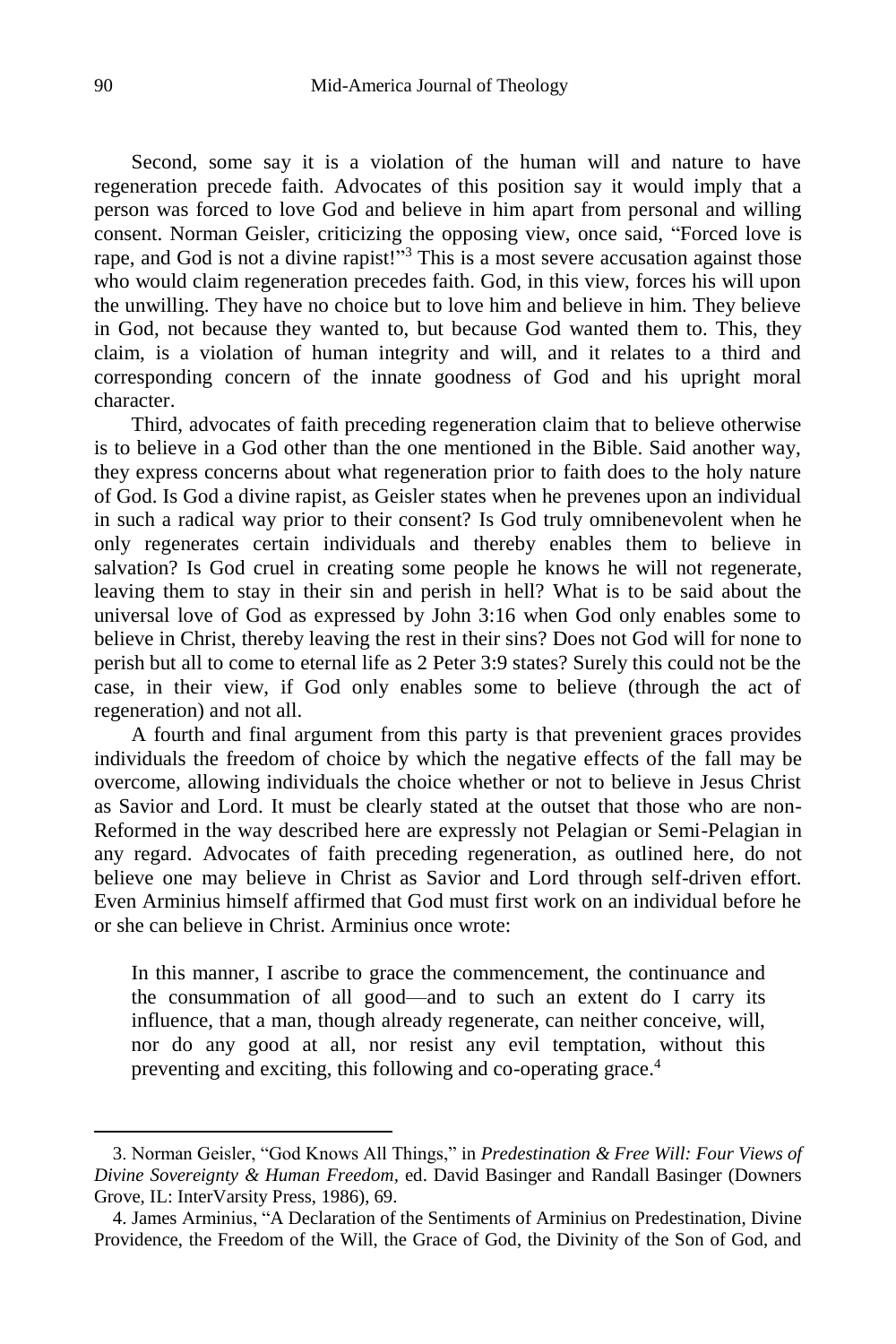As such, this fourth concern states that God does overcome the depraving effects of the fall, enabling people to choose whether or not to accept Christ for salvation. In the *ordo salutis*, God prevenes upon the individual, then faith can be freely expressed, and the result will be regeneration. This, they claim, is the proper way of understanding the issue.

While there may be more concerns and defenses that could be made on behalf of the non-Reformed party, these four represent the arguments commonly expressed in favor of faith preceding regeneration, and they will be the four addressed here. In this paper, these concerns will be assessed for their merits. Upon consideration of their claims, it will be argued that the faith preceding regeneration view is built upon questionable exegesis. Additionally, it will be argued that regeneration preceding faith is essential for saving faith to occur. Third, an address to the concerns of the non-Reformed will be made concerning God's holy nature and eternal perdition. Finally, it will be questioned whether the non-Reformed party's notion of prevenient grace really accomplishes what they desire, outlining what are (in this author's opinion) notable deficiencies in their view. It will ultimately conclude that regeneration precedes faith.

# 1. Analysis of Biblical Support for Faith Preceding Regeneration

It is of great importance for evangelicals to derive doctrine from the biblical text. As such, participants on both sides of this issue must ultimately make their claims based upon evidence from Scripture. While Dale Moody once stated that one of Calvinism's great errors is holding to regeneration preceding faith and repentance, he did not see fit to supply biblical support for his view.<sup>5</sup> If one were to look at the earlier pioneers of this view, Jacobus Arminius and John Wesley were notably weak on Scriptural proof for faith preceding regeneration. <sup>6</sup> Such will not do for this party just as it will not do for the opposing party to make their case without biblical support.

Fortunately, there are those of the non-Reformed party who supply Scripture for their rationale in believing faith precedes regeneration. Ronnie Rogers states, "The Scripture affirms that faith precedes and is the prerequisite for regeneration—being born again. (John 1:12–13, 3:3, 15–16, 36, 5:24, 6:40, 7:37–39, 12:36, 16:7–14, 20:31, 1 Pet. 1:23, 1 John 5:1, 4)."<sup>7</sup> Likewise, Steve Lemke cites many of these verses but notably adds John 3:36, 5:40, 6:51, 53–54, 57, and 11:25.<sup>8</sup>

While many of these verses affirm the glorious truths of God's universal love for humankind, the necessity to believe in him, and the hope of eternal life, the non-

the Justification of Man before God," in *The Writings of James Arminius,* trans. James Nichols and W.R. Bagnall (Grand Rapids: Baker Book House, 1977), 1:253.

<sup>5.</sup> Dale Moody, *The Word of Truth* (Grand Rapids: Eerdmans, 1981), 322.

<sup>6.</sup> Daniel Kirkpatrick, *Monergism or Synergism: Is Salvation Cooperative or the Work of God Alone?* (Eugene, OR: Pickwick, 2018), 116–128.

<sup>7.</sup> Rogers, "Commentary on Article 5: The Regeneration of the Sinner," 78. See also Bruce Demarest, *The Cross and Salvation* (Wheaton, IL: Crossway, 2006), 264–265.

<sup>8.</sup> Lemke, "A Biblical and Theological Critique of Irresistible Grace," 136–137.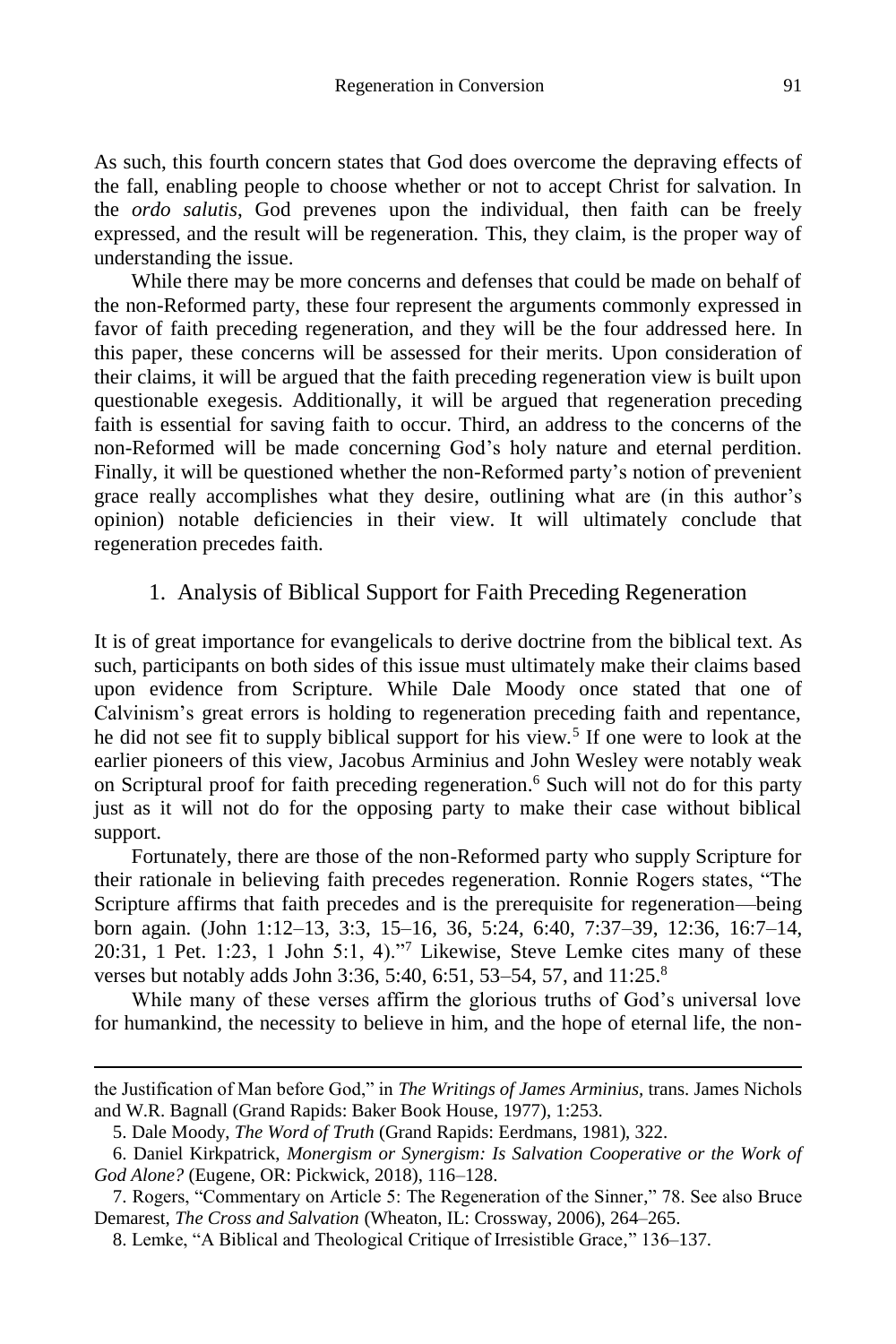Reformed party must use texts that specifically address faith as it relates to regeneration for textual support of their view. The question is not whether believing in Jesus is necessary for salvation or eternal life, nor is it whether God loves the world. While important truths, they do not address the subject at hand of the priority of faith over regeneration. Out of this list, only five really concern the ordering of belief and regeneration: John 1:12–13, 5:24, 7:37–39, 20:31, and 1 John 5:1.

Beginning with John 1:12–13, it states: "But as many as received Him, to them He gave the right to become children of God, *even* to those who believe in His name, who were born, not of blood nor of the will of the flesh nor of the will of man, but of God."<sup>9</sup> The reasoning goes that those who become children of God and who are born into the heavenly family were those who "received Him" (i.e., put their faith in Jesus for salvation). Such, then, suggests that faith was a necessary condition to them becoming children of God.

In response, one does well to understand the differences in soteriological aspects. In this passage, John refers to the aspect of adoption when he refers to "children of God." This author knows of no Calvinist who would suggest that faith is unnecessary to become a child of God. Anthony Hoekema, commenting on this passage, states: "It is, of course, true that those who believed in Christ did receive the right to become children of God—but behind their faith was the miraculous deed of God whereby they were spiritually reborn. They were born not of man but of God $^{1,10}$ 

This author personally affirms fully that faith precedes various aspects of salvation. Yet the matter at hand is not whether faith precedes adoption, justification, election, and the like but of *regeneration*. Those who receive Jesus receive the rightful status as children of God according to this verse. Yet such believing, as expressed in these verses, was not because of the will of man but of God. Contrary to the non-Reformed's claim, these verses actually teach that it was not the will of the person, but of God's, that they became his adopted sons and daughters. As John notes, it was God's will for one to become adopted into the heavenly family. This did not come as a result of bloodline, for by our father Adam alone, we could not become children of God. Rather, those who believe in Christ's name were born into the family of God through the will of God, not man. Thomas Nettles makes this point concerning John 1:12–13. He states: "The emphasis of this passage is not on the order of events (i.e., receiving first, then the giving of authority, and so on) but on the inevitable coexistence of 'receiving' and sonship as a gift of God. Notice, the authority to become sons of God was *given* by God."<sup>11</sup> Commenting on this passage, Leon Morris likewise notes: "John sets the way men are born into the heavenly family. The new birth is always sheer miracle. All human initiative is ruled out. Men

<sup>9.</sup> All Scriptural references, unless otherwise noted, come from the New American Standard Bible (NASB).

<sup>10.</sup> Anthony A. Hoekema, *Saved by Grace* (Grand Rapids: Eerdmans, 1994), 96.

<sup>11.</sup> Thomas J. Nettles, *By His Grace and for His Glory* (Grand Rapids: Baker, 1986), 288. Nettles develops his view by showing how the Holy Spirit creates willingness in the form of repentance and faith. There must be a making alive in the regenerative sense for such belief to occur.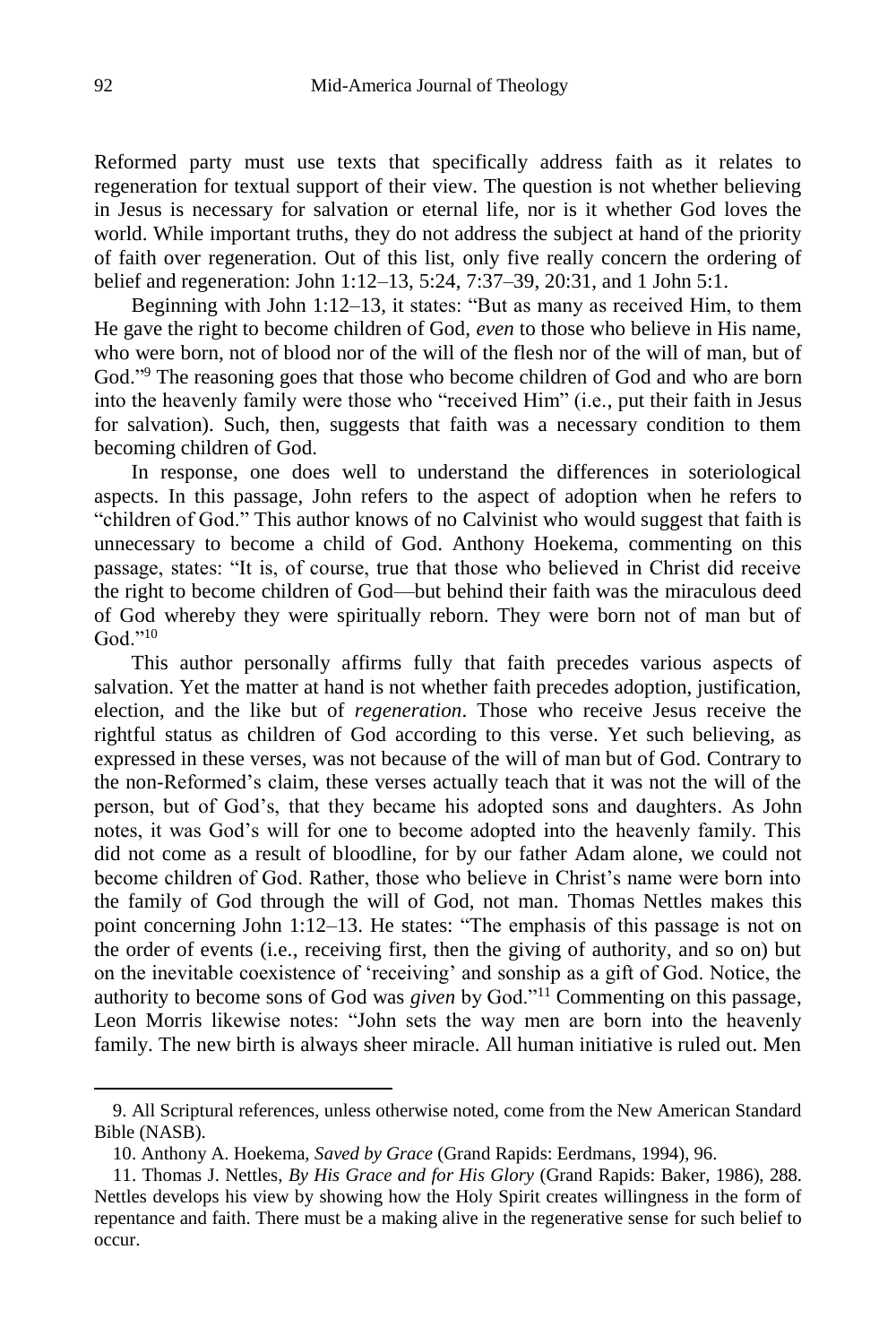are born 'of God'. They can be born in no other way." <sup>12</sup> To be clear, it is not suggested that faith is unnecessary to become a child of God. It is necessary. The question is about priority and initiative. Were we born again because of our will to believe in Jesus or because God *gave us the right to become children of God* not by human will but of the will of God?<sup>13</sup> The text suggests the latter.

We may now address John 5:24, where it states: "Truly, truly, I say to you, whoever hears my word and believes him who sent me has eternal life. He does not come into judgment, but has passed from death to life" (ESV). The argument is as follows—those who hear Jesus' word (about himself as Savior and Lord) and believe in Him will receive eternal life and pass from death to life (regeneration). Yet such is not the teaching of this text. The surrounding context concerns the authority given to the Son from the Father. All judgment has been given to the Son (John 5:22). Jesus states an hour is coming (and is even at hand) when the dead will hear his voice, and those who hear will live (v. 25). How can the dead hear? Related to verse 24, how can those hear Jesus' word and believe in the one who sent him? How can they pass from the death they are in into life? Yes, believing is essential to doing such, but how is it possible given their current spiritual condition?

The clearest explanation is in verse 21. There it states: "For just as the Father raises the dead and gives them life, even so the Son also gives life to whom He wishes." The transfer from death to life is because God "makes alive" (ζωοποιεΐ) those who are dead. This is regeneration. God made those who are dead alive according to verse 21, and then coming to verse 24, Jesus says, "Truly, truly, I say to you, whoever hears my word and believes him who sent me has eternal life. He does not come into judgment, but has passed from death to life" (ESV). Who hears his word and believes him who sent Jesus? The ones who in verse 21 were made alive. Those receive eternal life. Put together, one is regenerated into a new life, then believes in Jesus, and then receives (and even experiences now) eternal life. Far from proving faith precedes regeneration, this text teaches the very opposite. It will only be those who are able to hear and believe (because of regeneration) that receive eternal life.

Another verse used to support faith preceding regeneration is John 20:31: "[B]ut these are written so that you may believe that Jesus is the Christ, the Son of God, and that by believing you may have life in his name." The phrase "by believing you may have life in his name" is the text used to support faith preceding regeneration.

Again, no orthodox Calvinist would deny faith is an essential requirement for receiving eternal life. The question at hand is whether John here is speaking of regeneration from death to life or eternal life received after conversion. To assess this, we may examine the Greek word ζωη, which has many uses. While translated

<sup>12.</sup> Leon Morris, *The Gospel According to John,* NICNT (Grand Rapids: Eerdmans, 1981), 101.

<sup>13.</sup> Hoekema goes on to note that adoption is a benefit of being justified. Faith does precede justification (not as though it were an instrumental cause but as a non-causative action by means through which God pronounces individuals as being in the right). In so doing, one is then a position to be adopted by grace. Such legal adoption, for Hoekema, should be distinguished from the spiritual rebirth in regeneration. See Hoekema, *Saved By Grace*, 185.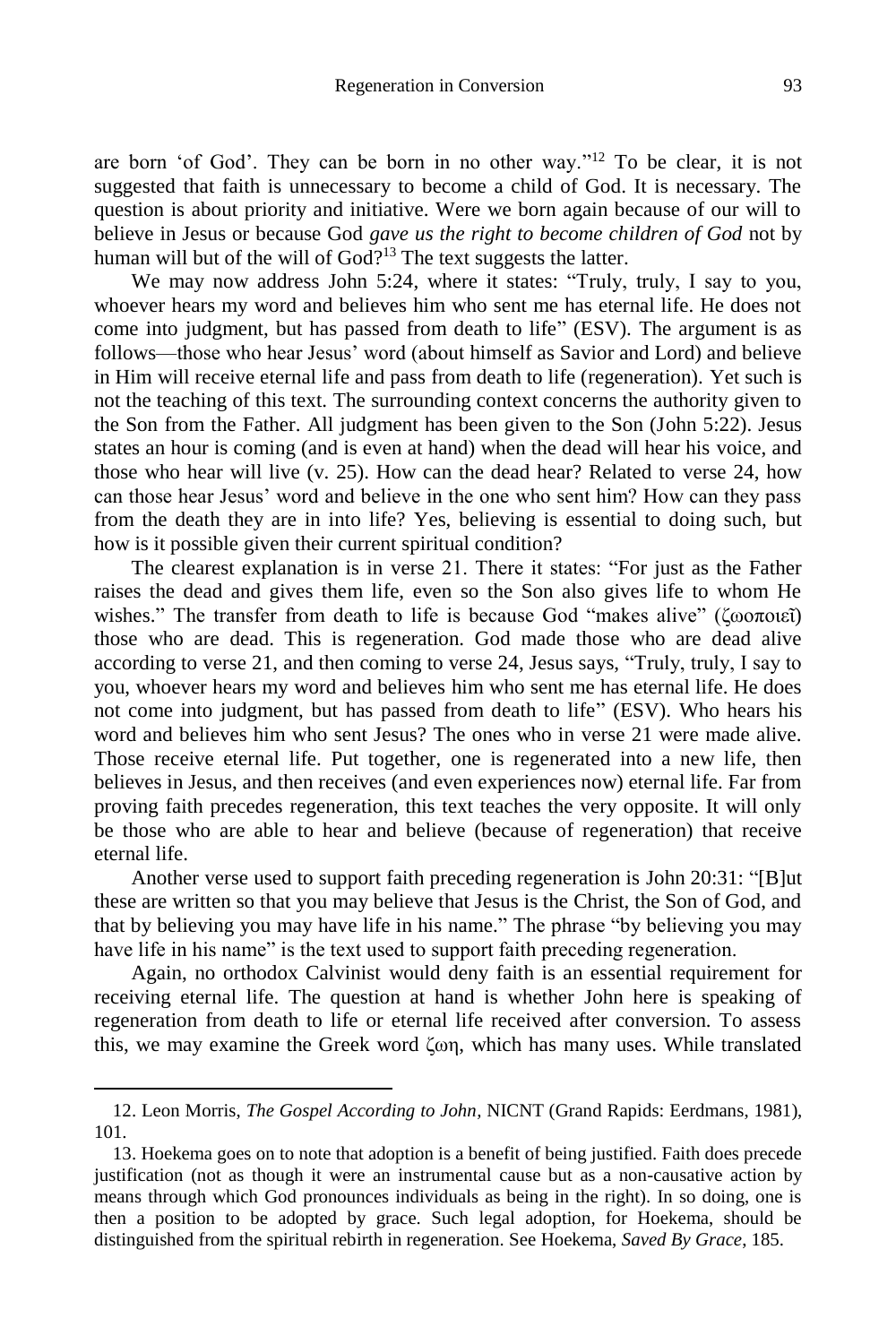"life," context will determine whether such life refers to one's mortal life lived in the here and now (Mark 5:23, John 4:50), eternal life which is received upon conversion but awaits the believer in the future (John 3:16, 1 John 2:25, 5:11), or the notion of being born again by the Spirit.

It is difficult to imagine in this context how John is giving a formulaic expression of the *ordo salutis*. The clearer reading of Scripture is that John wrote his Gospel so that people may believe that Jesus is the Christ with the result of receiving eternal life in his name. Context does not support John developing a theology of faith preceding regeneration (or vice versa for that matter). Rather, it seems that in this context, ζωη is being used to refer to eternal life.

The word for *regeneration* in the New Testament is παλιγγενεσία, and it occurs only twice in Scripture (Matt. 19:28 and Titus 3:5). We may also consider its cognates: such as γεννάω ἄνωθεν, ἀναγεννάω, συνεζωοποίεω, and ἀποκυέω. It is worth noting here that John 20:31 does not use any of the words used for regeneration. That is because the majority of lexicons and commentators view this use of ζωἡν as a life of grace and holiness experienced now and fully realized in the future.<sup>14</sup> Eternal life did begin at the very moment of regeneration, yet it should be distinguished from the vivifying activity of the Spirit. John here speaks το ζωἡν αἰώνιον, which is conditioned upon faith, not regeneration (παλιγγενεσία) which appears to be what makes such faith possible.

Finally, we will consider 1 John 5:1. It states, "Whoever believes that Jesus is the Christ is born of God, and whoever loves the Father loves the *child* born of Him." The argument is that whoever believes that Jesus is the Christ will be born of God, yet is that what this text says? The Greek text reads: Πᾶς πιστεύων ὃτι Ἰησοῦς ἐστιν ὁ Χριστὸς. Notice the tense and voice of the participle and accompanying verb. All who believe (present active participle ὁ πιστεύων ἐστιν) do so because they are already begotten (ἐκ τοῦ Θεοῦ γεγέννται). The word γεγέννται is perfect passive, referring to a past event with present results. Said another way, one is a believer because he has been born again.<sup>15</sup> Rather than supporting faith prior to regeneration, it affirms the opposite.

While more analysis could be given to texts used to support faith preceding regeneration, enough contrary arguments have been made to show that proponents of that view may be on shaky ground. Let us now consider texts used to support regeneration preceding faith.

<sup>14.</sup> BDAG, s.v. ζωη. George R. Beasley-Murray observes that "life" here refers to eternal, eschatological life in the world to come and is lived out by faith as one is united to Christ in George R. Beasley-Murray, *John*, 2<sup>nd</sup> ed., WBC 36 (Nashville, TN: Thomas Nelson, 1999), 388. Leon Morris views things slightly differently by believing this refers to an abundant (or victorious) life in Morris, *Gospel According to John*, 857. These two are likely not opposed to one another as abundant life in Christ begins upon conversion and endures through all eternity. Nevertheless, this is not a likely reference to regeneration.

<sup>15.</sup> Gordon H. Clark, *First John* (Jefferson, MD: The Trinity Foundation, 1980), 149.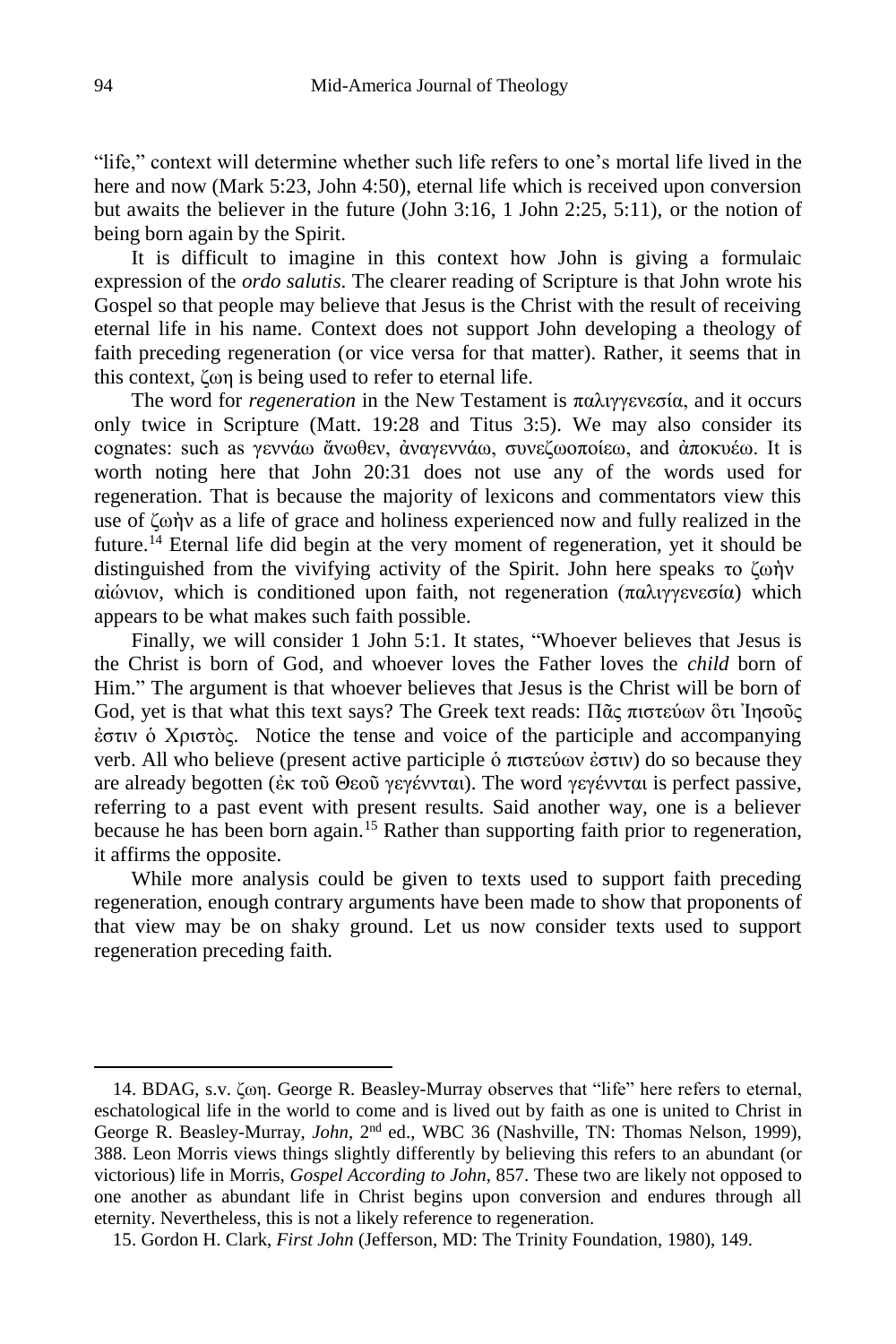#### 2. Analysis of Biblical Support for Regeneration Preceding Faith

Reformed proponents of regeneration preceding faith point to various texts for their support. These include John 3:5: "Truly, truly, I say to you, unless one is born (γεννηθῆ) of water and the Spirit he cannot enter into the kingdom of God." Ephesians 2:4–5: "But God, being rich in mercy, because of His great love with which He loved us, even when we were dead in our transgressions, made us alive (συνεζωοποίησεν) together with Christ (by grace you have been saved)." Colossians 2:13: "When you were dead in your transgressions and the uncircumcision of your flesh, He made you alive (συνεζωοποίησεν) together with Him, having forgiven us all our transgressions."<sup>16</sup> Additionally, Titus 3:5: "He saved us, not on the basis of deeds which we have done in righteousness, but according to His mercy, by the washing of regeneration (παλιγγενεσίας) and renewing (άνακαινώσεως) by the Holy Spirit."

A few general observations may be made upfront. First, these verses utilize the Greek words for regeneration and its corresponding cognates (unlike the non-Reformed counterpoint texts). As such, one can be sure that we are addressing the issue at hand, which concerns regeneration. Other references to believing in Jesus for the reception of eternal life are glorious truths, yet they very well may miss the point of the biblical authors as it concerns regeneration. Further, each of these texts has God as the subject of the verbs. This is of no concern to the non-Reformed as they affirm that God is the regenerator. Yet notice the passivity of the verbs. "When we were dead in our transgressions, (God) *made us* alive together with Christ." With God as the subject, Paul rightly makes συνεζωοποίησεν an aorist active indicative, yet if we were to understand it in the sense of "we were made alive together with Christ," such would be passive in accordance with the phrase also found in Eph. 2:5 "by grace you have been saved (σεσῳσμένοι—perfect passive participle). Likewise, "When you were dead in your transgressions . . . He made you alive together with Him." It is difficult to perceive (even with the non-Reformed's notions of prevenient grace) how one can exercise faith while being dead in transgressions, yet even still, notice that it was God alone (working monergistically not synergistically) who brings individuals to regeneration. Titus 3:5 likewise states that we are saved not because of what we have done but according to his mercy through regeneration and renewing of the Holy Spirit.

Granted, none of these verses expressly mention faith. Yet it is here that further biblical support is needed. Because of the depraving effects of sin, an individual must be revived in some kind of way in order to respond to the gospel. All non-Pelagians would agree to this. Scripture teaches that sin leaves us spiritually blind (Matt. 15:14, 23:17–26, Luke 4:18, 7:22, Rom. 2:19, 2 Pet. 1:9, Rev. 3:17), in darkness (Matt. 4:16, 6:23, John 1:19, 12:46, Eph. 5:8, Col. 1:13, 1 Pet. 2:9), and dead (Eph. 2:1, 5, Col. 2:13). Believing in Christ unto salvation is not something we can do by nature. According to both Arminius and Calvin, it must be given (for faith itself is a gift of God's grace). How then can faith lead to regeneration? The non-

l

<sup>16.</sup> These textual references were made by Wayne Grudem, *Systematic Theology* (Grand Rapids: Zondervan, 2000), 702–703.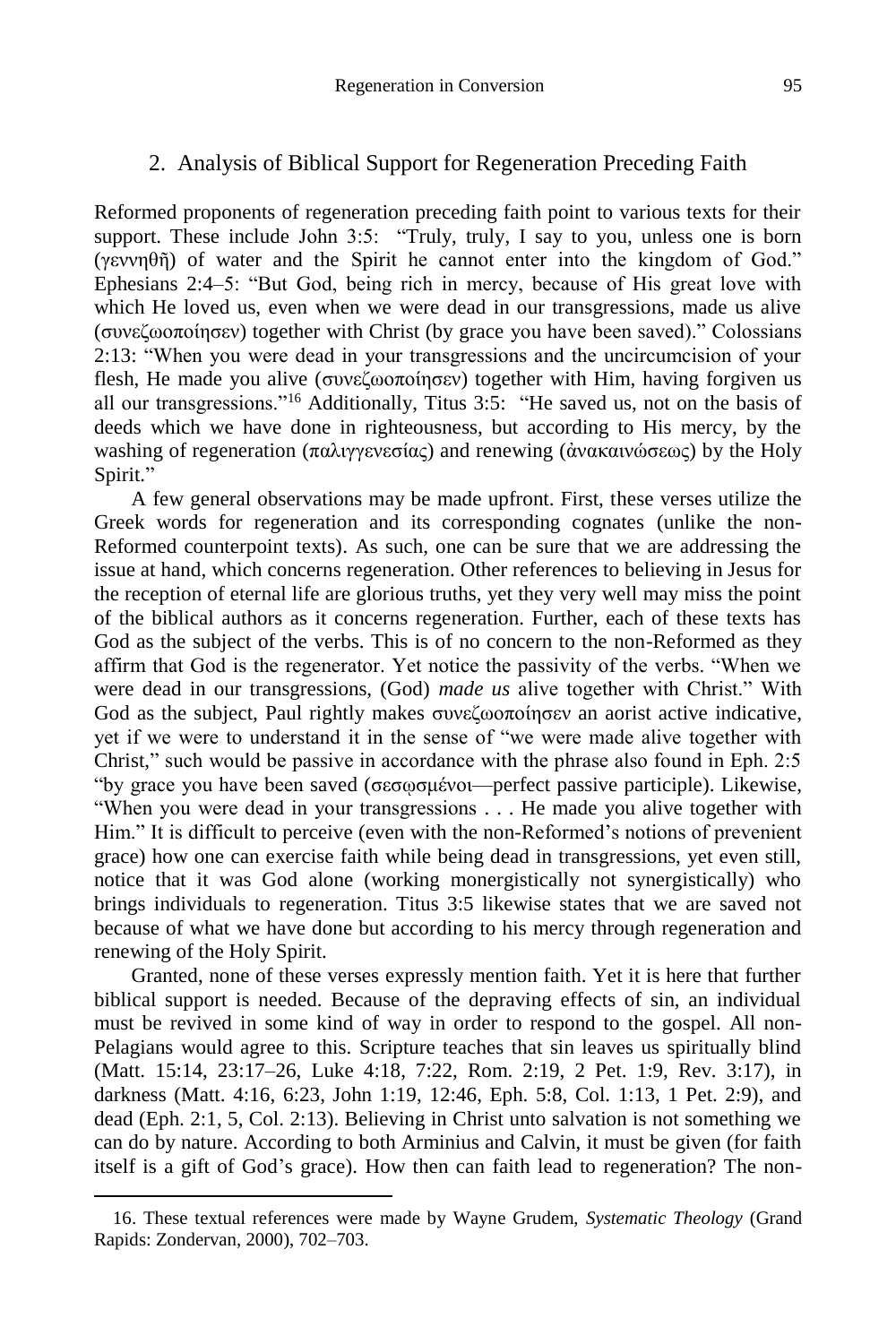Reformed notion is built upon their view of prevenient grace, which will be outlined below, yet here we may say that the Reformed have adequate biblical support in affirming that regeneration is solely from God and enables faith in Christ to occur.

### 3. Faith, Regeneration, and the Integrity of the Human Will

We now move to the second concern expressed above, namely that to claim regeneration prior to faith's free consent violates the human will. We will again quote Geisler's point on this matter: "Forced love is rape, and God is not a divine rapist!"<sup>17</sup> Geisler is notably extreme on this. Others of a more irenic nature merely affirm that faith preceding regeneration makes one's belief all the more genuine. It was something they chose to do rather than were forced to do.<sup>18</sup> Does regeneration preceding faith violate the human will? Is faith disingenuous when preceded by regeneration? What are the implications for this on God's holy character? We will begin with the first of these considerations.

Does regeneration preceding faith violate the human will? To this, the Reformed gladly respond in the affirmative. The human will, as stated above, is spiritually blind, in darkness, and dead. Scripture also portrays the will as "evil from youth" (Gen. 8:21), unable to do spiritual good (Ps. 14:1–3), unable to seek after God (1 Cor. 2:14), hostile toward God (John 3:19–20, Rom. 8:7), and more. As Reformed and non-Reformed would both agree, on our own we will not seek after God or believe in Christ for salvation. A change in the will is necessary.

All the verses mentioned above concerning regeneration do not now need to be readdressed. What can be affirmed is that the Reformed see this as what makes repentance and faith (i.e., conversion) possible. James Boyce once said, "[A]ll the Scriptures also teach that regeneration is the work of God, changing the heart of man by his sovereign will, while conversion is the act of man turning towards God with the new inclination thus given to his heart."<sup>19</sup> E. Earle Ellis comments on this aspect:

Some suppose that if our will is "free" to accept or reject Christ, many will accept him. But is that true? If our first parents (Gen  $1-3$ ), whose wills were truly free, chose against God, do we suppose that any of their children, sullied by sin from earliest experiences, would make a more godly choice than they? Would we, who were at enmity with God, controlled by ego, surrounded by a thousand temptations (Adam and Eve faced one), make a better choice than they? Hardly . . . "Free will" is precisely what God permits to the terminally unrepentant, and it is a one-way ticket to destruction in Hell. If salvation came through our free choice, we would all be lost. No one would be saved except Jesus Christ.<sup>20</sup>

<sup>17.</sup> Geisler, "God Knows All Things," 69.

<sup>18.</sup> Roger Olson, *Arminian Theology* (Downers Grove, IL: IVP Academic, 2006), 36–37.

<sup>19.</sup> James P. Boyce, *Abstract of Systematic Theology*, (1887; repr., Cape Coral, FL: Founders Press, 2006), 374.

<sup>20.</sup> E. Earle Ellis, *The Sovereignty of God in Salvation* (New York, NY: T&T Clark, 2009), 5.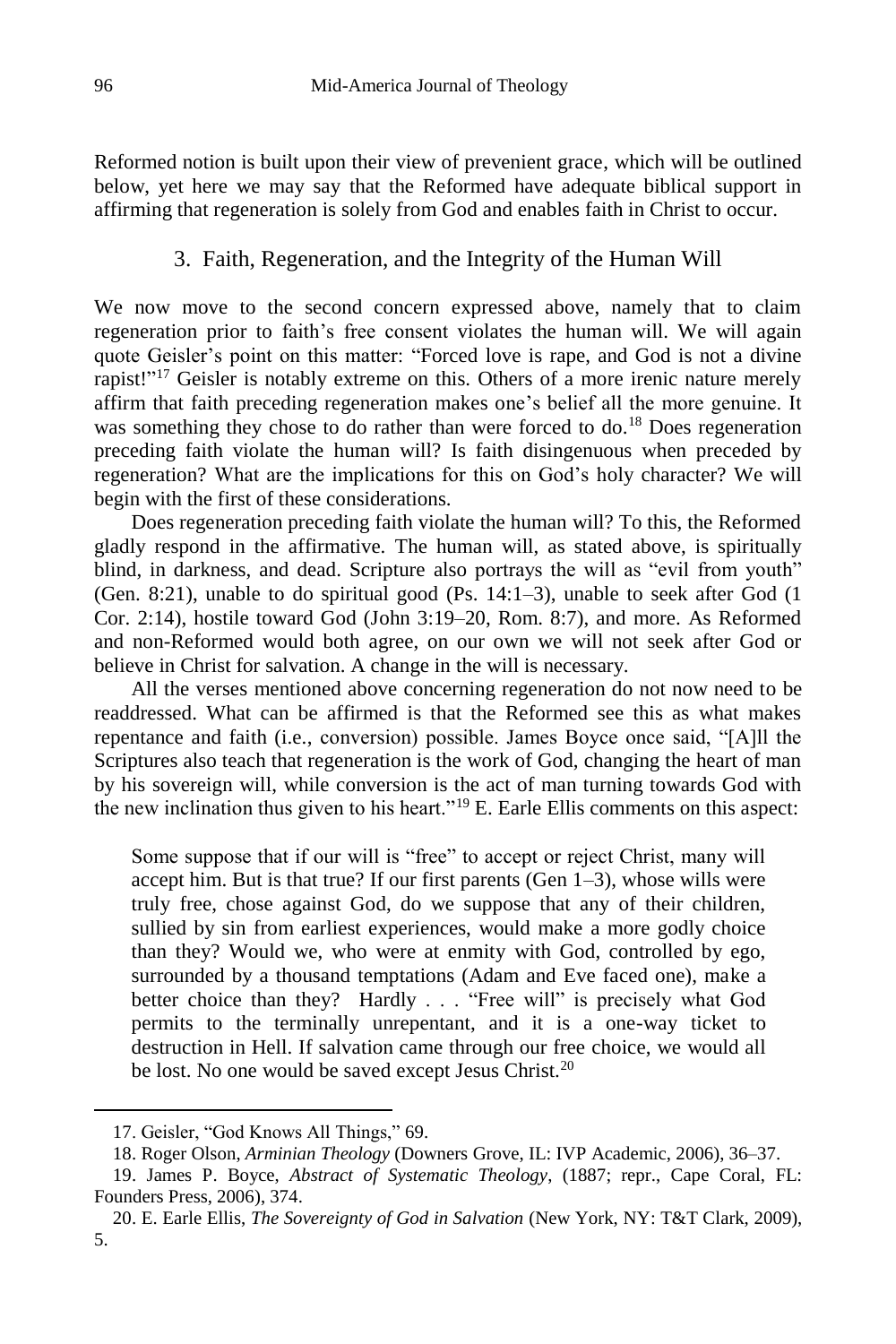As such, the Reformed fully affirm that an overcoming grace that changes the human heart and will is necessary in order to believe. What is of interest to this current issue is that they affirm the same. While they will deny that full regeneration is necessary for regeneration to occur, they nevertheless affirm that God must supersede the human heart and exercise overcoming grace to enable the person to believe. This is made evident by their definition of prevenient grace. Roger Olson defines prevenient grace as: "the convicting, calling, enlightening and enabling grace of God that goes before conversion and makes repentance and faith possible."<sup>21</sup>

As Olson goes on to note, prevenient grace enables someone to be no longer dead in trespasses and sin. The Word of God proclaimed (corresponding to internal calling) overcome the effects of the fall, enabling one to make a choice.<sup>22</sup> Yet is this not also what regeneration does? Does it not overcome the effects of the fall? While a more thorough treatment of prevenient grace is reserved for below, it remains that all non-Pelagians affirm that God must overcome the sinful, rebellious, and dead will in order for one to believe.

Yet does this mean that the belief of a regenerate sinner is disingenuous? Perhaps one could reverse this question for a moment and ask if faith while being unregenerate could be genuine? To be fair, Arminians and those of a non-Reformed understanding would most certainly affirm that such faith is genuine because prevenient grace makes it so. Yet they must at the same time also affirm that one is not merely *able* to believe in Christ; he or she is *enabled* to believe in Christ. Moreover, as this author argues elsewhere, there are legitimate concerns in making faith an instrumental and synergistic cause of regeneration.<sup>23</sup>

Nevertheless, one may rightly affirm that having a regenerate will to believe does not make faith any less genuine. Jesus said in John 8:36, "So if the Son makes you free, you will be free indeed." This does not mean that our human actions do not matter. It means instead, that one becomes free to do actions that do matter. As such, salvation was not so much based upon free will but on God's grace expressed through *freed* will. The will was now free to do what it otherwise could not. It was a slave to sin, yet it was free to do what it both wants and needs—to believe in Jesus Christ for salvation.

<sup>21.</sup> Olson, *Arminian Theology*, 35. This definition accurately represents the views of most Arminian and non-Reformed individuals who hold to prevenient grace. John Wesley said, "[P]reventing grace" (is) all the drawings of the Father; the desires after God, which, *if we yield to them*, increase more and more;—all that light wherewith the Son of God "enlighteneth every one that cometh into the world;" showing every man "to do justly, to love mercy, and to walk humbly with his God";—all the convictions which His Spirit, from time to time, works in every child of man—although it is true, the generality of men stifle them as soon as possible, and after a while forget, or at least deny, that they ever had them at all" (John Wesley, "The Scripture Way of Salvation," in *The Essential Works of John Wesley*, ed. Alice Russie [Uhrichsville, OH: Barbour Publishing, 2011], 148).

<sup>22.</sup> Olson, *Arminian Theology*, 36.

<sup>23.</sup> See Kirkpatrick, *Monergism or Synergism?*, 114–116.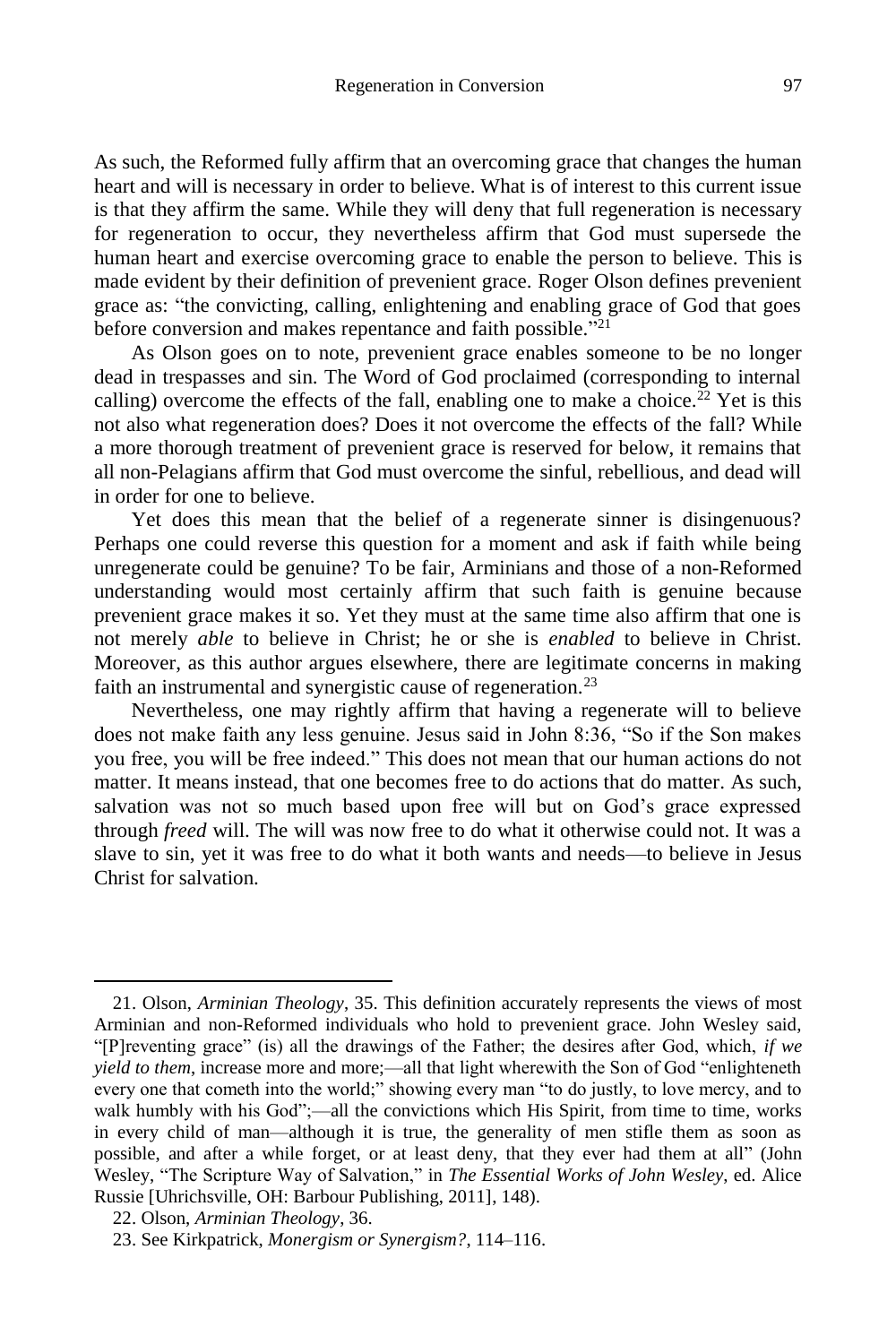#### 4. God's Holy Character

This article will now move on to the third concern. What about God's holy character? For the sake of focus, we will address the fundamental concern mentioned by Geisler as well as concerns about whether an all-loving God truly desires the salvation of all people if he only regenerates some.<sup>24</sup>

We have already addressed how God must overcome the sinful human will and rebellion in order for individuals to express faith in Christ. This is agreed to by Reformed and non-Reformed alike. Yet, what does this imply for God's righteous character? Is God unjust to violate his creatures by superimposing his will upon their own? Here we will make some brief considerations: First, Calvinists would affirm with Paul in Romans 9 that the Potter has right over the clay. His sovereignty over all creation affords God the right to exercise his will over the will of humanity. Yet is such an action truly compatible with God's omnibenevolence? While it would be just, would it be gracious?

Here we may affirm that there is nothing gracious about leaving one in a natural state of sin, rebellion, and death. God, in his righteousness, could have left humanity in their depravity. Yet it is an act of grace that he would overcome it. Moreover, as said above, all non-Pelagians must affirm that a gracious, loving God would overcome sinful humanity's nature. As an expression of grace, he allowed humanity to respond freely to Christ for salvation, but such is only possible through a regenerate heart. He is in no way a divine rapist. A rapist seeks to harm and defile a person; regeneration seeks to restore a person. A rapist takes away from a person; God, through regeneration, gives to a person.

Yet is the goodness of God not brought into question when he only regenerates some (i.e., the elect) whereby they are enabled to believe in Christ? The argument goes that if faith in Christ is only possible after God regenerates, and God does not regenerate all, then he does not fairly make salvation available to all (and by implication does not love all). The Gospel, they claim, is thus not available for everyone, and God does not will that none should perish but that all come to eternal life.

These concerns are very legitimate and often at the core of division amongst Christians. How can God truly love all people and want all to be saved if he does not enable all people to believe? Calvinists admit this is a complicated issue, but they also affirm that believing that faith precedes regeneration does not solve the difficult issue.

This point is made most aptly by Greg Welty as he asks a question in return. He states:

[G]iven God's foreknowledge, God creates at least some people whom He knows will never come to faith. Thus, He knows they will end up in hell if they are created. Knowing this, God creates them. Why would He do a

<sup>24.</sup> For the sake of focus, we will not be able to explore here accusations of God being responsible for evil and other concerns. Calvinists would deny that God is responsible for such.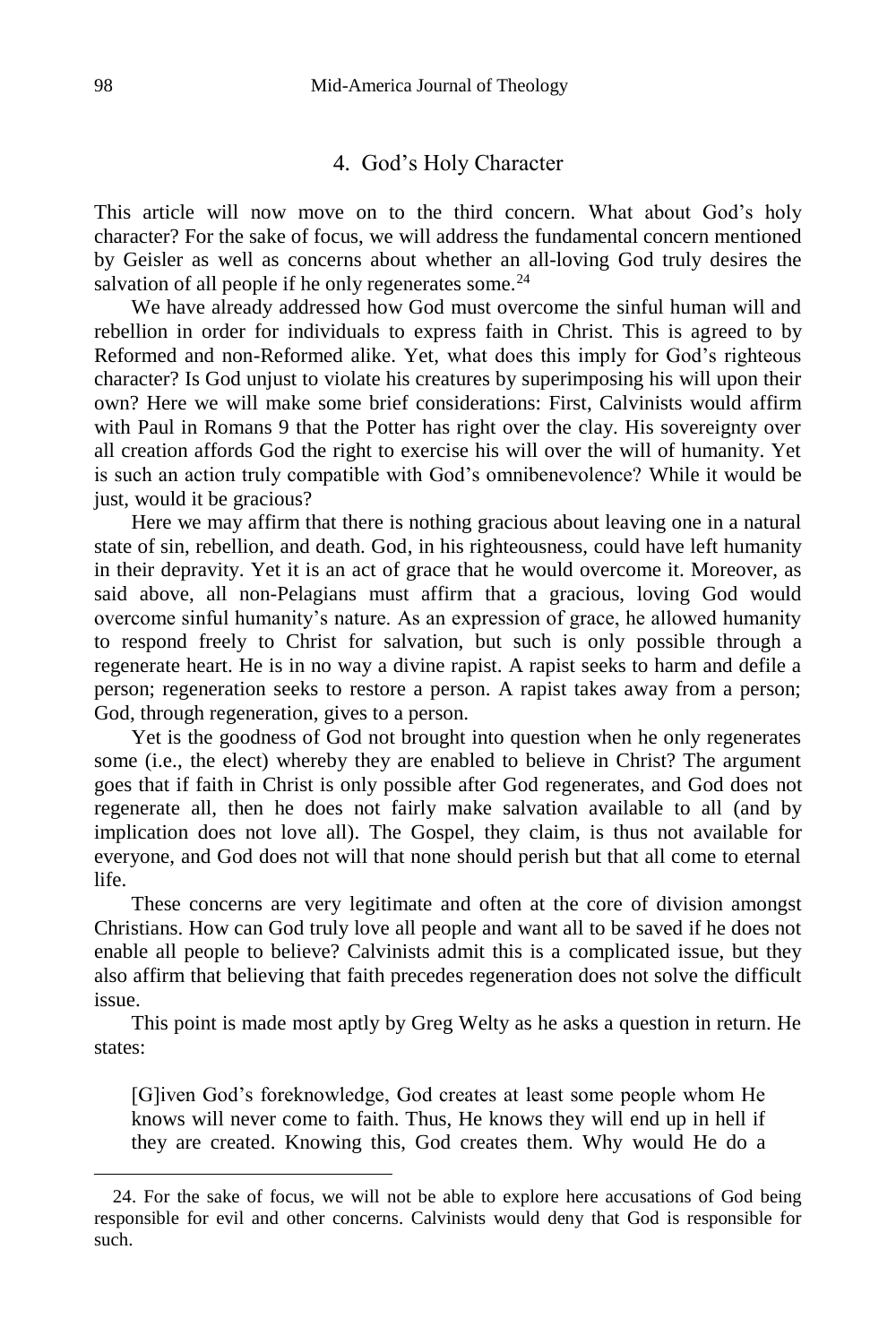thing like that? Why create people whom He knows will end up in hell when it was in His power not to create them? . . . I don't know. But does the fact that I don't have an answer mean I should ditch the doctrine of divine omniscience? I don't think so.<sup>25</sup>

Welty's point is valid. While a Calvinist cannot explain God's hidden will on why he regenerates some and not others, he does not reject the doctrine. Similarly, traditionalists and non-Reformed people who affirm faith preceding regeneration do not escape the similar dilemma on why God knowingly creates some whom he foreknows will never come to him. Even Kenneth Keathley (who holds to faith preceding regeneration) admits this is a difficult issue for Arminians.<sup>26</sup> It is perhaps best to affirm that God sovereignly and graciously chooses to overcome the sinful, rebellious will of some while leaving others in their willful state of rejection. The fault still lies with the individual, not God. He does will for all to come to salvation, yet he chooses to leave some in their own willful rebellion while choosing to regenerate some.

# 5. Prevenient Grace

One last consideration must be made in consideration of this debate. The non-Reformed tradition affirms that faith can precede regeneration because of prevenient grace. By this, the non-Reformed claim that God overcomes the sinful effects of the fall, enabling one to believe freely in Christ for salvation. Olson states this is what makes repentance and faith possible, for it could not occur naturally. It makes an individual "no longer dead in trespasses and sin" and enables one to freely respond to saving grace.<sup>27</sup> Yet, as one would expect, it falls short of full regeneration.

For the Remonstrants, John Wesley, and possibly Arminius (matched with modern theologians like Vernon Grounds and Thomas Oden), they believe God has universally prevened upon the whole world in such a way where all people's original sin has been overcome. This enables all people to respond to the Gospel in their view.<sup>28</sup> A universal prevening is not mandated in this view, however. Even still, prevenient grace is a grace that goes before the will of an individual, overcomes the effects of the fall, and makes repentance and faith possible.

It is interesting to note that all these transforming effects of prevenient grace can be (and are) affirmed by Calvinists. They all affirm that prevenient grace is the initial grace extended to a sinner, which overcomes the effects of the fall and makes repentance and faith possible. The only question is—is this not precisely what

<sup>25.</sup> Greg Welty, "Election and Calling: A Biblical Theological Study," in *Calvinism: A Southern Baptist Dialogue*, ed. E. Ray Clendenen and Brad J. Waggoner (Nashville, TN: B&H Academic, 2008), 231. Welty also provides a lengthy exegesis against proof texts that synergists/Arminians often us to support conditional election.

<sup>26.</sup> Kenneth Keathley, "The Work of God: Salvation," in *A Theology for the Church*, ed. Daniel L. Akin (Nashville, TN: B&H Publishing Group, 2014), 566–567.

<sup>27.</sup> Olson, *Arminian Theology*, 36.

<sup>28.</sup> See Kirkpatrick, *Monergism or Synergism*, 102–103, 137 n.34, 138.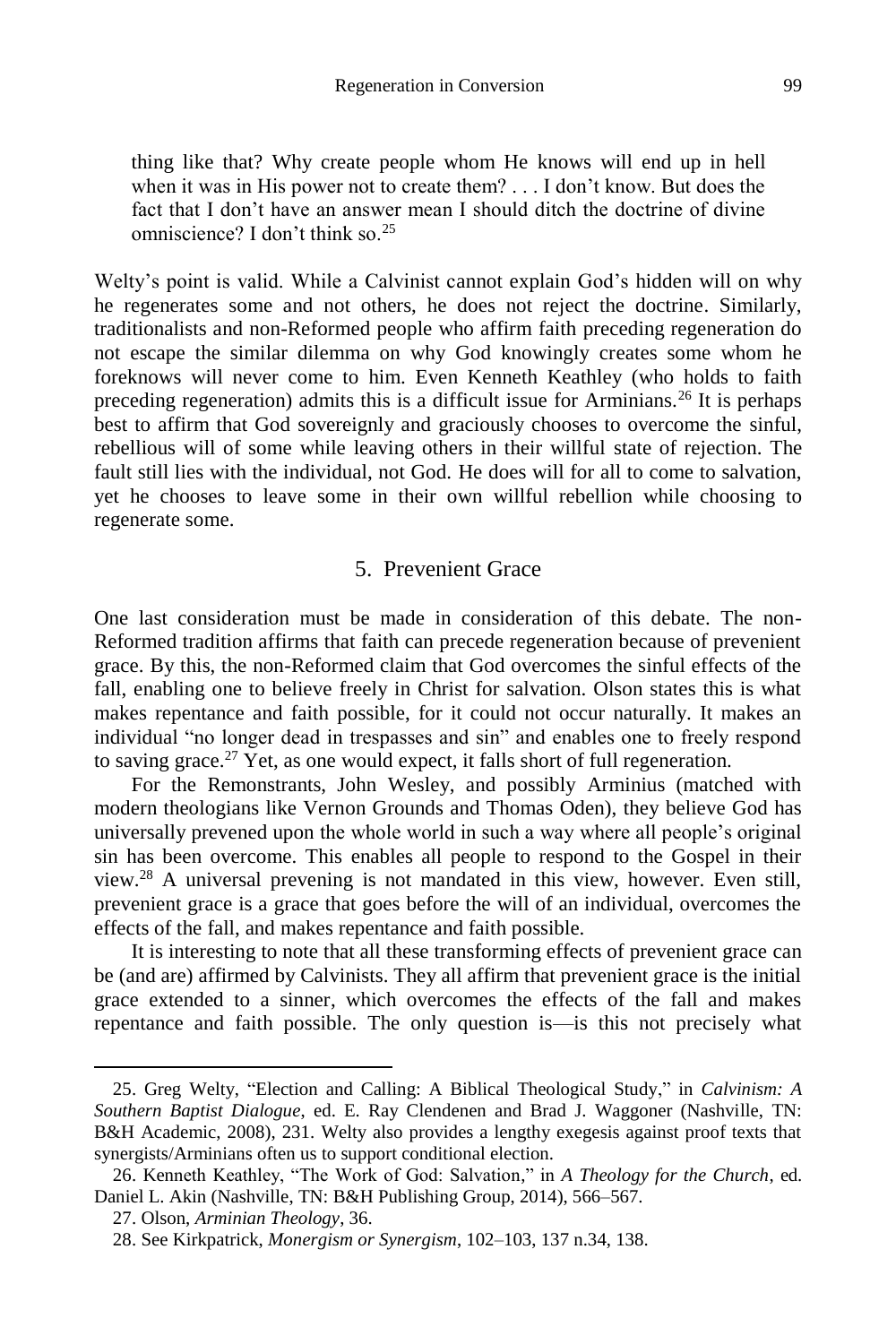regeneration is? The Arminian Traditionalist position makes prevenient grace exactly that without calling it regeneration.<sup>29</sup>

The non-Reformed here affirm that sinners are depraved, dead, sick, blind, and more. Yet what overcomes them is an initial act of grace that overcomes these within the human will. We have already observed how this overcoming grace does "violate" in a sense one's natural will, which many within this tradition find troubling. Yet is it not Scripture that affirms regeneration as that which accomplishes these things?

Scripture attributes to regeneration the ability to accept the things of the Spirit of God in 1 Corinthians 2:12–15. Ephesians 2:1 states that we were dead in our trespasses and sin, but we were made alive (συνεζωοποίησεν) with Christ by grace in verse 5 (cf. Col. 2:13). This concerns regeneration in the full sense. Titus 3:5 states that, through regeneration, we are washed from our depravity. Ezekiel 36:26–27 speaks of the need for the Holy Spirit to give a new heart and new spirit to replace the heart of stone, not the ability to decide to get a new heart. In so doing, will they be able to observe God's statutes and ordinances? Second Corinthians 5:17 suggests that for the old things to pass away (i.e., depravity and its effects), one must be made a new creation (not just merely brought to a crossroads for a decision). The point to this is that the effects of sin upon human nature were undone through regeneration in the fullest sense. One needs to be made alive from his or her deadness, to be moved from darkness to light, to have their eyes opened from their blindness. Scripture attributes this to regeneration in the fullest sense, not a partial prevenient grace that enables one to do this. The non-Reformed wish to attribute all the effects of regeneration to a partial prevening while not calling it what it actually is, regeneration.<sup>30</sup>

We may also question whether there is biblical support for their view of prevenient grace. In this model, God exercises a prevenient and overcoming grace that undoes the effects of the fall and enables the possibility to be regenerate. Notice, though, that people in this position are still unregenerate. They are somewhere in between death in trespasses and sin and alive in Christ. They are in a third state of being. They are in between darkness and light, between blindness and sight in Christ. Where is the Scriptural proof for such a third state? Does not Scripture clearly teach that one is in one or the other?<sup>31</sup> Other concerns can be made about the synergism

<sup>29.</sup> Granted, this falls short of the effect of receiving new life, yet as will be shown, this overcoming grace is attributed to regeneration, which itself is a prevenient grace.

<sup>30.</sup> D. A. Carson rightly addresses this issue with an analogy. He compares it to 10 criminals who are pardoned by a judge. Five choose to accept the pardon while the other five reject it. Carson claims that they would have every right to boast in their own works of accepting their pardon. Though they did not earn or work for their pardon (it was all of grace), they are distinguished from those who rejected it because of their own decision to accept it. Their wisdom sets them apart, and it becomes a legitimate boast. Such is not the biblical model. See D. A. Carson, *Exegetical Fallacies*, 2<sup>nd</sup> ed. (Grand Rapids: Baker Academic, 1996), 121–122.

<sup>31.</sup> This is often the time when proponents of faith preceding regeneration change aspects of salvation. Joseph Dongell and Jerry Walls use the analogy of one who is imprisoned in a terrorist camp. He cannot save himself from this stronghold, but God breaks into this camp, injects a "serum" into the mind of the person to clear them up, takes off the chains, and